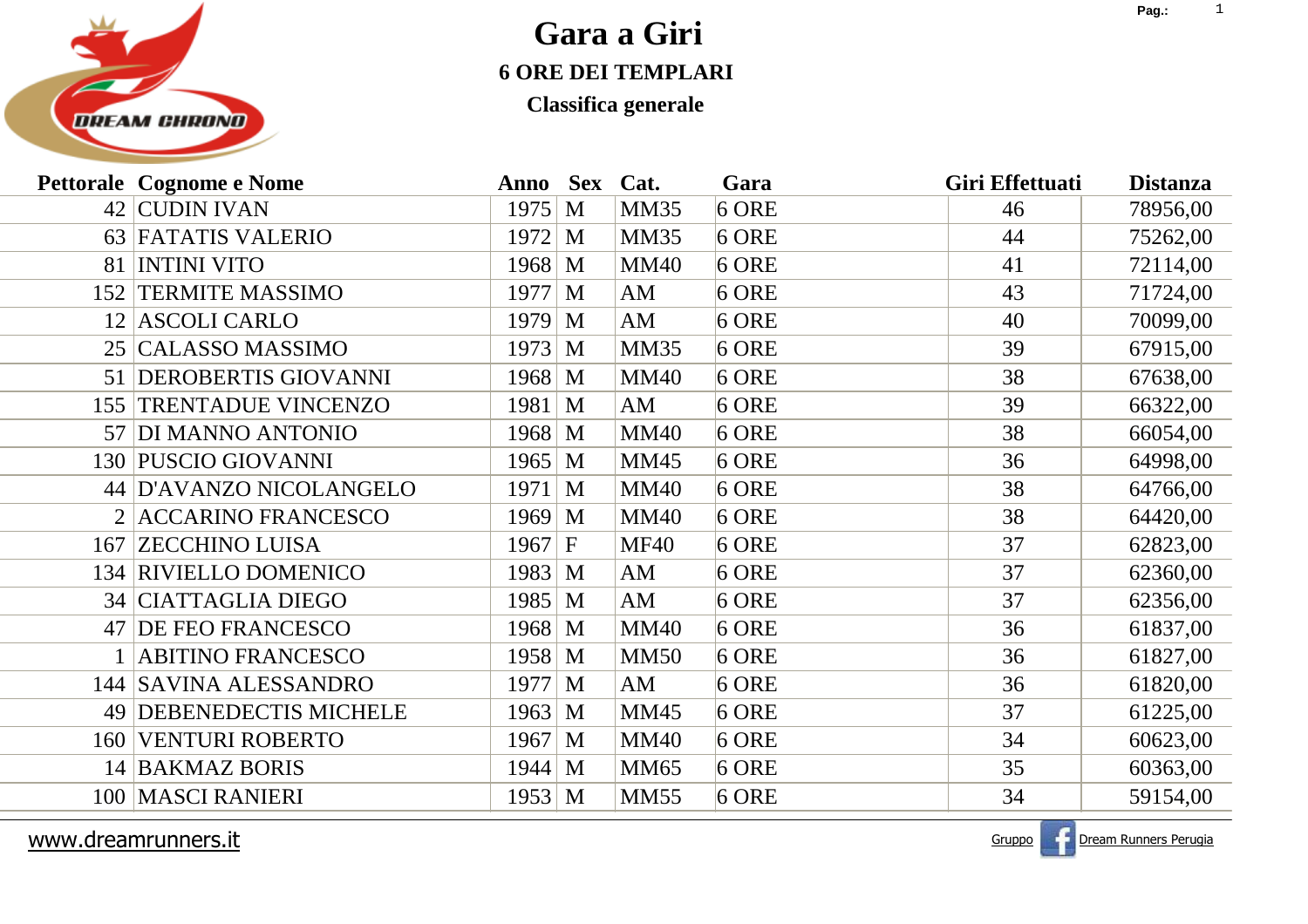

**Classifica generale**

| <b>Pettorale Cognome e Nome</b> | Anno Sex           |   | Cat.        | Gara    | Giri Effettuati | <b>Distanza</b> |
|---------------------------------|--------------------|---|-------------|---------|-----------------|-----------------|
| 16 TRIGGIANI GIUSEPPE MICHELE   | $1976 \, M$        |   | <b>MM35</b> | $6$ ORE | 33              | 58916,00        |
| 166 ZAPPITELLI GIOVANNA         | $1962 \mid F$      |   | <b>MF45</b> | $6$ ORE | 35              | 58528,00        |
| 69 GALANTE ANTONIO              | $1960 \mid M$      |   | <b>MM50</b> | $6$ ORE | 35              | 58495,00        |
| 163 VISCANTI ONOFRIO            | $1960 \, \text{M}$ |   | <b>MM50</b> | $6$ ORE | 34              | 58339,00        |
| 72 GAUDINO GIOVANNI             | $1970 \, \text{M}$ |   | <b>MM40</b> | $6$ ORE | 34              | 57889,00        |
| 60 DI SPIRITO CARMINE           | $1980 \, M$        |   | AM          | $6$ ORE | 34              | 57820,00        |
| 20 BORELLA SANTO                | $1960 \, M$        |   | <b>MM50</b> | $6$ ORE | 34              | 57774,00        |
| <b>45 DARESTA GIUSEPPE</b>      | 1962               | M | <b>MM45</b> | $6$ ORE | 33              | 57758,00        |
| <b>MASSARO ANGELO</b><br>101    | $1963 \, M$        |   | <b>MM45</b> | $6$ ORE | 33              | 57730,00        |
| 138 ROMANO DOMENICO             | $1947 \, M$        |   | <b>MM60</b> | $6$ ORE | 33              | 57725,00        |
| 39 CONTU GIUSEPPE               | 1958 M             |   | <b>MM50</b> | $6$ ORE | 33              | 57695,00        |
| 106 METELLI GIANLUCA            | $1965 \, M$        |   | <b>MM45</b> | $6$ ORE | 33              | 57649,00        |
| 95 MAGGIPINTO GIUSEPPE          | $1955 \, M$        |   | <b>MM55</b> | $6$ ORE | 33              | 57415,00        |
| 88 LIBERTI FABIO                | $1977 \, M$        |   | AM          | $6$ ORE | 33              | 57221,00        |
| 52 DI CIOMMO DONATO             | $1963 \, M$        |   | <b>MM45</b> | $6$ ORE | 32              | 56936,00        |
| 171 ZURLI CHIARA                | $1965 \mid F$      |   | <b>MF45</b> | $6$ ORE | 34              | 56904,00        |
| 170 ZUCCARI UGO                 | $1960 \, \text{M}$ |   | <b>MM50</b> | $6$ ORE | 31              | 56414,00        |
| 70 GALANTE GIACOMA              | 1985 F             |   | AF          | $6$ ORE | 33              | 56333,00        |
| 78 GRIECO EDOARDO               | $1963 \, M$        |   | <b>MM45</b> | $6$ ORE | 33              | 55900,00        |
| <b>MASSARO DOMENICO</b><br>102  | 1968 M             |   | <b>MM40</b> | $6$ ORE | 33              | 55789,00        |
| <b>86 LAURENZI DARIO</b>        | $1964 \, M$        |   | <b>MM45</b> | $6$ ORE | 32              | 55710,00        |
| <b>33 CERVELLERA FRANCESCO</b>  | $1964 \, M$        |   | <b>MM45</b> | $6$ ORE | 32              | 55664,00        |

www.dreamrunners.it

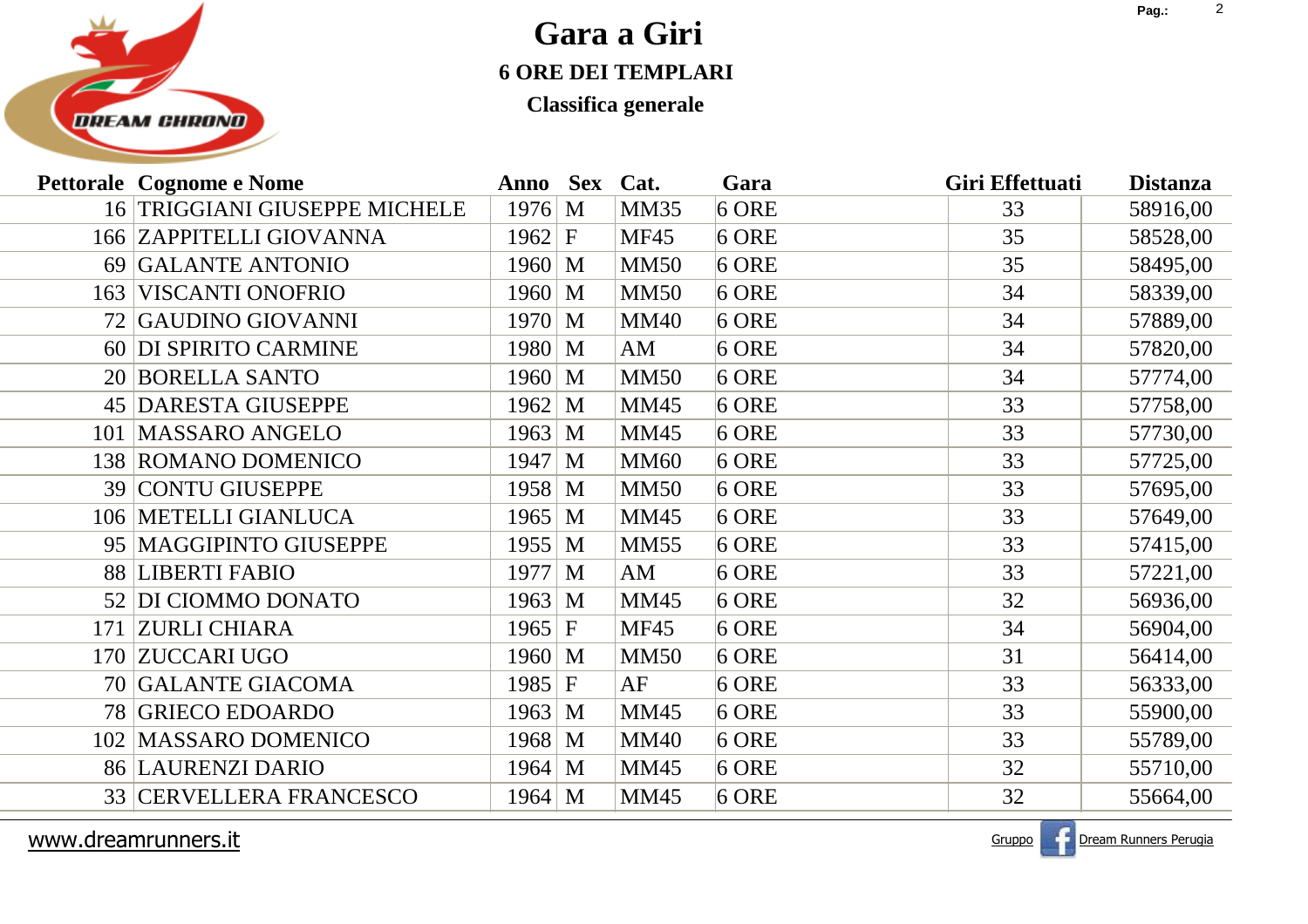

**Classifica generale**

| 135 RIZZATO COSIMO<br>$6$ ORE<br>1965 M<br><b>MM45</b><br>55380,00<br>32<br>11 ARIZZI ORAZIO<br><b>MM45</b><br>$6$ ORE<br>33<br>$1963 \, M$<br>54713,00<br>23 CALABRESE MICHELE<br>1973<br><b>MM35</b><br>$6$ ORE<br>32<br>M<br>54040,00<br>89 LIBERTONE MICHELE<br>$1957 \, M$<br><b>MM50</b><br>$6$ ORE<br>32<br>53805,00<br>114 ORTISI GABRIELLA<br>31<br>$1965 \, \text{F}$<br><b>MF45</b><br>$6$ ORE<br>53654,00<br>27 CANUTI ANTONIO<br>$6$ ORE<br>31<br>$1956 \, M$<br><b>MM50</b><br>53382,00<br><b>80 IACOVACCI MARIO</b><br><b>MM45</b><br>$6$ ORE<br>30<br>53108,00<br>1961 M<br>64 FIORINI ANGELO<br>$1957 \, M$<br><b>MM50</b><br>30<br>$6$ ORE<br>53068,00<br>93 LUPERTO ORONZO<br>$1956 \, M$<br><b>MM50</b><br>$6$ ORE<br>30<br>52894,00<br>30<br>43 D'AMICO ANGELO GIUSEPPE<br>1967 M<br><b>MM40</b><br>$6$ ORE<br>52633,00<br>133 RICCUCCI ANTONIO<br>1969<br><b>MM40</b><br>$6$ ORE<br>30<br>52621,00<br>M<br>110 MONTEMURRO STEFANO<br><b>MM60</b><br>$6$ ORE<br>30<br>1947 M<br>52606,00<br><b>158 VALENTI PAOLO</b><br>1951 M<br><b>MM55</b><br>$6$ ORE<br>32<br>52479,00<br>122 PIETRARCA PASQUALINO<br>31<br><b>MM40</b><br>$6$ ORE<br>$1966 \, M$<br>52406,00<br>128 POPONESI FIILIPPO<br>1967 M<br><b>MM40</b><br>$6$ ORE<br>31<br>52319,00<br>108 MIGNECO GIOVANNI<br><b>MM55</b><br>31<br>1955 M<br>$6$ ORE<br>52318,00<br>MANZO ALESSANDRO<br><b>MM40</b><br>$6$ ORE<br>31<br>52312,00<br>1969<br>M<br>97<br><b>46 DE CARLO RAFFAELE</b><br>31<br>1961 M<br><b>MM45</b><br>$6$ ORE<br>51921,00<br>99 MARTINO DOMENICO<br>1967 M<br><b>MM40</b><br>$6$ ORE<br>31<br>51871,00<br><b>CLAPS VINCENZO</b><br><b>MM50</b><br>$6$ ORE<br>30<br>1959<br>51745,00<br>37<br>M<br>98 MARCHETTI FABIO<br>30<br><b>MM50</b><br>$6$ ORE<br>51361,00<br>1957 M<br>145 SCHILARDI PIETRO<br>29<br><b>MM50</b><br>$6$ ORE<br>51049,00<br>$1960 \, M$ | <b>Pettorale Cognome e Nome</b> | Anno | <b>Sex</b> | Cat. | Gara | Giri Effettuati | <b>Distanza</b> |
|-----------------------------------------------------------------------------------------------------------------------------------------------------------------------------------------------------------------------------------------------------------------------------------------------------------------------------------------------------------------------------------------------------------------------------------------------------------------------------------------------------------------------------------------------------------------------------------------------------------------------------------------------------------------------------------------------------------------------------------------------------------------------------------------------------------------------------------------------------------------------------------------------------------------------------------------------------------------------------------------------------------------------------------------------------------------------------------------------------------------------------------------------------------------------------------------------------------------------------------------------------------------------------------------------------------------------------------------------------------------------------------------------------------------------------------------------------------------------------------------------------------------------------------------------------------------------------------------------------------------------------------------------------------------------------------------------------------------------------------------------------------------------------------------------------------------------------------------------------------------|---------------------------------|------|------------|------|------|-----------------|-----------------|
|                                                                                                                                                                                                                                                                                                                                                                                                                                                                                                                                                                                                                                                                                                                                                                                                                                                                                                                                                                                                                                                                                                                                                                                                                                                                                                                                                                                                                                                                                                                                                                                                                                                                                                                                                                                                                                                                 |                                 |      |            |      |      |                 |                 |
|                                                                                                                                                                                                                                                                                                                                                                                                                                                                                                                                                                                                                                                                                                                                                                                                                                                                                                                                                                                                                                                                                                                                                                                                                                                                                                                                                                                                                                                                                                                                                                                                                                                                                                                                                                                                                                                                 |                                 |      |            |      |      |                 |                 |
|                                                                                                                                                                                                                                                                                                                                                                                                                                                                                                                                                                                                                                                                                                                                                                                                                                                                                                                                                                                                                                                                                                                                                                                                                                                                                                                                                                                                                                                                                                                                                                                                                                                                                                                                                                                                                                                                 |                                 |      |            |      |      |                 |                 |
|                                                                                                                                                                                                                                                                                                                                                                                                                                                                                                                                                                                                                                                                                                                                                                                                                                                                                                                                                                                                                                                                                                                                                                                                                                                                                                                                                                                                                                                                                                                                                                                                                                                                                                                                                                                                                                                                 |                                 |      |            |      |      |                 |                 |
|                                                                                                                                                                                                                                                                                                                                                                                                                                                                                                                                                                                                                                                                                                                                                                                                                                                                                                                                                                                                                                                                                                                                                                                                                                                                                                                                                                                                                                                                                                                                                                                                                                                                                                                                                                                                                                                                 |                                 |      |            |      |      |                 |                 |
|                                                                                                                                                                                                                                                                                                                                                                                                                                                                                                                                                                                                                                                                                                                                                                                                                                                                                                                                                                                                                                                                                                                                                                                                                                                                                                                                                                                                                                                                                                                                                                                                                                                                                                                                                                                                                                                                 |                                 |      |            |      |      |                 |                 |
|                                                                                                                                                                                                                                                                                                                                                                                                                                                                                                                                                                                                                                                                                                                                                                                                                                                                                                                                                                                                                                                                                                                                                                                                                                                                                                                                                                                                                                                                                                                                                                                                                                                                                                                                                                                                                                                                 |                                 |      |            |      |      |                 |                 |
|                                                                                                                                                                                                                                                                                                                                                                                                                                                                                                                                                                                                                                                                                                                                                                                                                                                                                                                                                                                                                                                                                                                                                                                                                                                                                                                                                                                                                                                                                                                                                                                                                                                                                                                                                                                                                                                                 |                                 |      |            |      |      |                 |                 |
|                                                                                                                                                                                                                                                                                                                                                                                                                                                                                                                                                                                                                                                                                                                                                                                                                                                                                                                                                                                                                                                                                                                                                                                                                                                                                                                                                                                                                                                                                                                                                                                                                                                                                                                                                                                                                                                                 |                                 |      |            |      |      |                 |                 |
|                                                                                                                                                                                                                                                                                                                                                                                                                                                                                                                                                                                                                                                                                                                                                                                                                                                                                                                                                                                                                                                                                                                                                                                                                                                                                                                                                                                                                                                                                                                                                                                                                                                                                                                                                                                                                                                                 |                                 |      |            |      |      |                 |                 |
|                                                                                                                                                                                                                                                                                                                                                                                                                                                                                                                                                                                                                                                                                                                                                                                                                                                                                                                                                                                                                                                                                                                                                                                                                                                                                                                                                                                                                                                                                                                                                                                                                                                                                                                                                                                                                                                                 |                                 |      |            |      |      |                 |                 |
|                                                                                                                                                                                                                                                                                                                                                                                                                                                                                                                                                                                                                                                                                                                                                                                                                                                                                                                                                                                                                                                                                                                                                                                                                                                                                                                                                                                                                                                                                                                                                                                                                                                                                                                                                                                                                                                                 |                                 |      |            |      |      |                 |                 |
|                                                                                                                                                                                                                                                                                                                                                                                                                                                                                                                                                                                                                                                                                                                                                                                                                                                                                                                                                                                                                                                                                                                                                                                                                                                                                                                                                                                                                                                                                                                                                                                                                                                                                                                                                                                                                                                                 |                                 |      |            |      |      |                 |                 |
|                                                                                                                                                                                                                                                                                                                                                                                                                                                                                                                                                                                                                                                                                                                                                                                                                                                                                                                                                                                                                                                                                                                                                                                                                                                                                                                                                                                                                                                                                                                                                                                                                                                                                                                                                                                                                                                                 |                                 |      |            |      |      |                 |                 |
|                                                                                                                                                                                                                                                                                                                                                                                                                                                                                                                                                                                                                                                                                                                                                                                                                                                                                                                                                                                                                                                                                                                                                                                                                                                                                                                                                                                                                                                                                                                                                                                                                                                                                                                                                                                                                                                                 |                                 |      |            |      |      |                 |                 |
|                                                                                                                                                                                                                                                                                                                                                                                                                                                                                                                                                                                                                                                                                                                                                                                                                                                                                                                                                                                                                                                                                                                                                                                                                                                                                                                                                                                                                                                                                                                                                                                                                                                                                                                                                                                                                                                                 |                                 |      |            |      |      |                 |                 |
|                                                                                                                                                                                                                                                                                                                                                                                                                                                                                                                                                                                                                                                                                                                                                                                                                                                                                                                                                                                                                                                                                                                                                                                                                                                                                                                                                                                                                                                                                                                                                                                                                                                                                                                                                                                                                                                                 |                                 |      |            |      |      |                 |                 |
|                                                                                                                                                                                                                                                                                                                                                                                                                                                                                                                                                                                                                                                                                                                                                                                                                                                                                                                                                                                                                                                                                                                                                                                                                                                                                                                                                                                                                                                                                                                                                                                                                                                                                                                                                                                                                                                                 |                                 |      |            |      |      |                 |                 |
|                                                                                                                                                                                                                                                                                                                                                                                                                                                                                                                                                                                                                                                                                                                                                                                                                                                                                                                                                                                                                                                                                                                                                                                                                                                                                                                                                                                                                                                                                                                                                                                                                                                                                                                                                                                                                                                                 |                                 |      |            |      |      |                 |                 |
|                                                                                                                                                                                                                                                                                                                                                                                                                                                                                                                                                                                                                                                                                                                                                                                                                                                                                                                                                                                                                                                                                                                                                                                                                                                                                                                                                                                                                                                                                                                                                                                                                                                                                                                                                                                                                                                                 |                                 |      |            |      |      |                 |                 |
|                                                                                                                                                                                                                                                                                                                                                                                                                                                                                                                                                                                                                                                                                                                                                                                                                                                                                                                                                                                                                                                                                                                                                                                                                                                                                                                                                                                                                                                                                                                                                                                                                                                                                                                                                                                                                                                                 |                                 |      |            |      |      |                 |                 |
|                                                                                                                                                                                                                                                                                                                                                                                                                                                                                                                                                                                                                                                                                                                                                                                                                                                                                                                                                                                                                                                                                                                                                                                                                                                                                                                                                                                                                                                                                                                                                                                                                                                                                                                                                                                                                                                                 |                                 |      |            |      |      |                 |                 |

www.dreamrunners.it

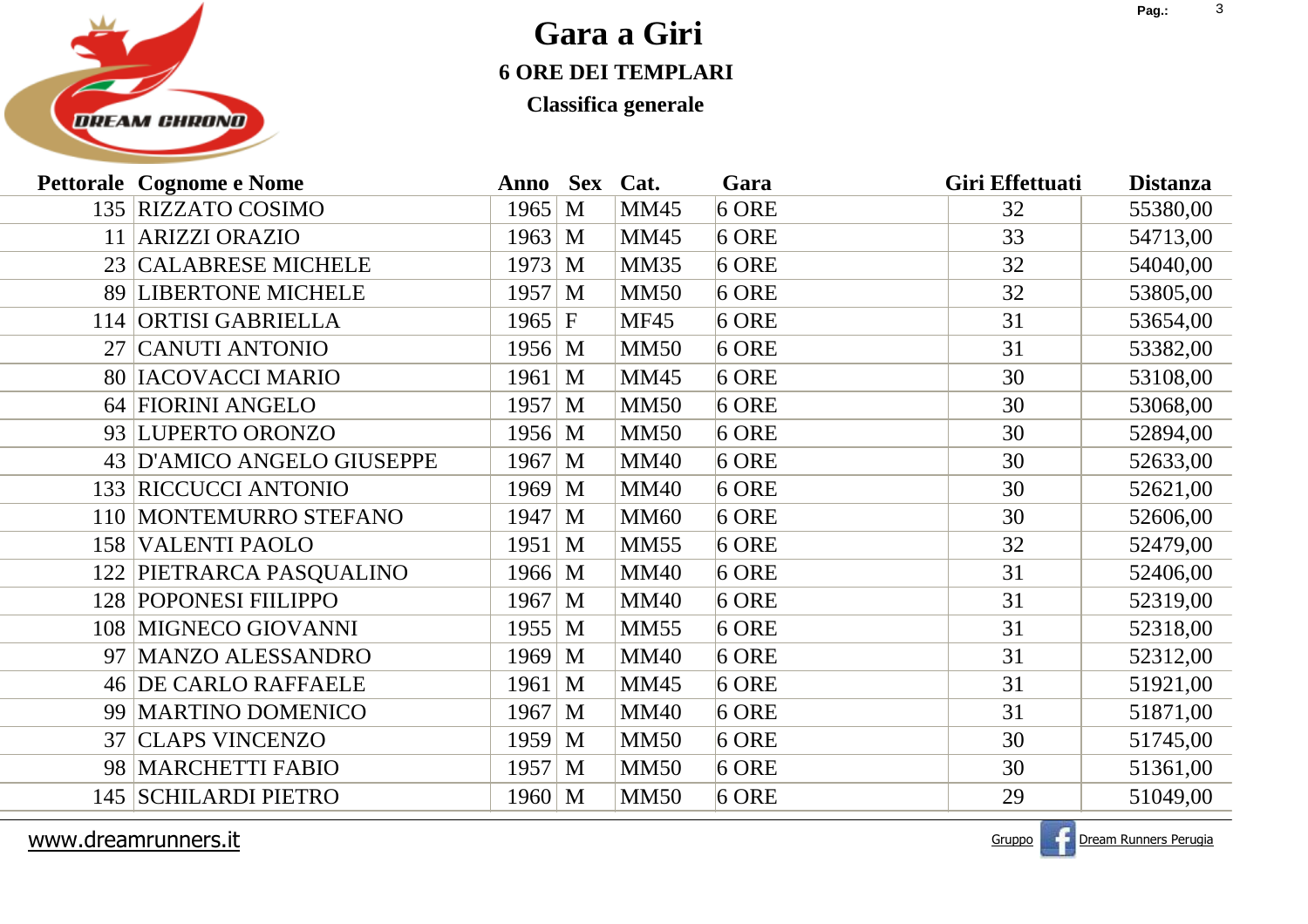

**Classifica generale**

|     | <b>Pettorale Cognome e Nome</b> | Anno Sex Cat.      |              |             | Gara    | Giri Effettuati | <b>Distanza</b> |
|-----|---------------------------------|--------------------|--------------|-------------|---------|-----------------|-----------------|
|     | 29 CAPEZZERA RAFFAELE           | 1966               | M            | <b>MM40</b> | $6$ ORE | 29              | 50765,00        |
|     | 172 BARRICELLI GIULIO           | $1962 \, M$        |              | <b>MM45</b> | $6$ ORE | 29              | 50737,00        |
|     | 146 SEMERARO ANGELO             | 1969               | M            | <b>MM40</b> | $6$ ORE | 29              | 50645,00        |
|     | 168 ZIZZI NICOLA                | 1979               | M            | AM          | $6$ ORE | 29              | 50638,00        |
| 67  | <b>FRANCULLI IRENE</b>          | 1980               | $\mathbf{F}$ | AF          | $6$ ORE | 31              | 50579,00        |
|     | 124 PISANI GIOVANNI             | $1964 \, M$        |              | <b>MM45</b> | $6$ ORE | 28              | 50381,00        |
|     | 169 ZONGOLO PAOLO               | 1972               | M            | <b>MM35</b> | $6$ ORE | 30              | 50126,00        |
| 19  | <b>BERNARDO EMANUELE</b>        | 1969               | M            | <b>MM40</b> | $6$ ORE | 28              | 50009,00        |
|     | 96 MALACARI GIOVAMBATTISTA      | 1950               | M            | <b>MM60</b> | $6$ ORE | 30              | 50007,00        |
|     | 73 GENTILE MATTEO               | 1965               | M            | <b>MM45</b> | $6$ ORE | 30              | 49964,00        |
| 123 | PINTO COSIMO                    | 1958               | M            | <b>MM50</b> | $6$ ORE | 30              | 49861,00        |
| 79  | <b>GROSSI GIOVANNI</b>          | 1958               | M            | <b>MM50</b> | $6$ ORE | 30              | 49860,00        |
| 13  | <b>ATTOLINI PAOLO</b>           | 1961               | M            | <b>MM45</b> | $6$ ORE | 29              | 49765,00        |
| 131 | <b>QUAGLIARELLA NICOLA</b>      | 1970               | M            | <b>MM40</b> | $6$ ORE | 28              | 49381,00        |
| 119 | PENNACCHIETTI MARIA             | $1964 \, \text{F}$ |              | <b>MF45</b> | $6$ ORE | 29              | 49354,00        |
|     | 94 MACCHIA ADRIANO              | 1962               | M            | <b>MM45</b> | $6$ ORE | 29              | 49284,00        |
| 4   | <b>ADRIATICO GIUSEPPE</b>       | 1944               | M            | <b>MM65</b> | $6$ ORE | 28              | 49215,00        |
|     | 143 SATRIANI PAOLO              | 1962               | M            | <b>MM45</b> | $6$ ORE | 28              | 49082,00        |
|     | <b>32 CARUSO FRANCESCO</b>      | 1949               | M            | <b>MM60</b> | $6$ ORE | 28              | 49080,00        |
|     | 66 FORTIN MARIO                 | 1957               | M            | <b>MM50</b> | $6$ ORE | 28              | 49079,00        |
|     | 22 BRUNO ANTONIO                | 1970               | M            | <b>MM40</b> | $6$ ORE | 28              | 48952,00        |
|     | 83 KOUADRI AMED                 | $1976 \, M$        |              | <b>MM35</b> | $6$ ORE | 28              | 48908,00        |
|     |                                 |                    |              |             |         |                 |                 |

www.dreamrunners.it

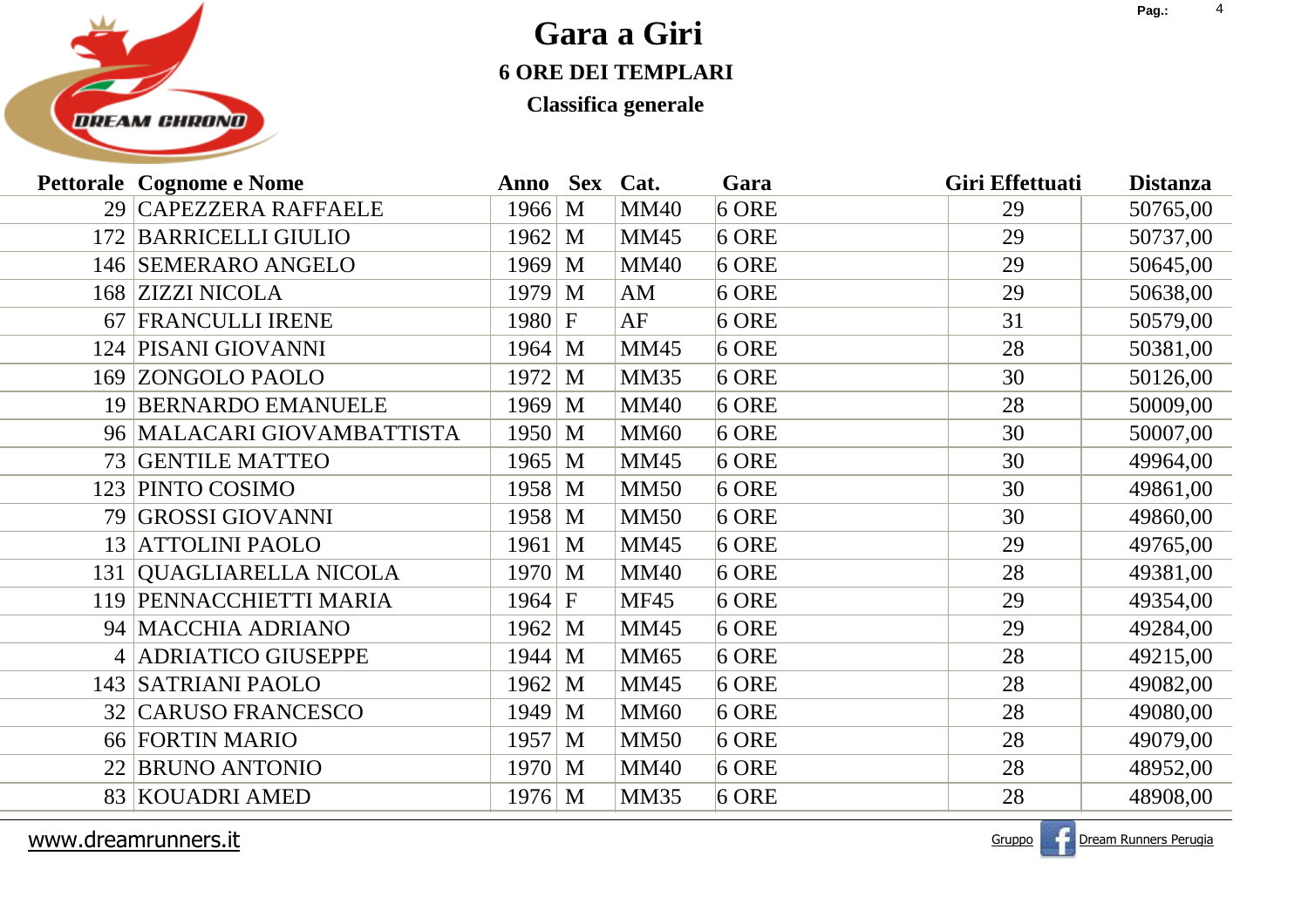

**Classifica generale**

|     | <b>Pettorale Cognome e Nome</b> | Anno Sex Cat.      |   |             | Gara    | Giri Effettuati | <b>Distanza</b> |
|-----|---------------------------------|--------------------|---|-------------|---------|-----------------|-----------------|
| 161 | <b>VIGGIANO VINCENZO</b>        | 1958 M             |   | <b>MM50</b> | $6$ ORE | 28              | 48749,00        |
|     | 141 SABATELLA ADALBERTO         | $1962 \, M$        |   | <b>MM45</b> | $6$ ORE | 28              | 48725,00        |
|     | 105 MAZZOLA CLAUDIO             | 1949               | M | <b>MM60</b> | $6$ ORE | 28              | 48673,00        |
|     | 53 DI FAZIO MAURO               | $1969 \, M$        |   | <b>MM40</b> | $6$ ORE | 27              | 48401,00        |
| 77  | <b>GIUBILO FABRIZIO</b>         | $1964 \, M$        |   | <b>MM45</b> | $6$ ORE | 27              | 48339,00        |
|     | 176 PINTO GIOVANNI              | $1961 \, M$        |   | <b>MM45</b> | $6$ ORE | 29              | 47920,00        |
|     | 113   NARCISI RENATO            | $1938 \, M$        |   | <b>MM70</b> | $6$ ORE | 29              | 47875,00        |
|     | 156 TROMBETTA MATTEO            | $1963 \, M$        |   | <b>MM45</b> | $6$ ORE | 28              | 47740,00        |
|     | 137 ROMANIELLO DOMENICO         | $1950 \, \text{M}$ |   | <b>MM60</b> | $6$ ORE | 28              | 47715,00        |
|     | 71 GARGANO ANGELA               | $1961 \, \text{F}$ |   | <b>MF45</b> | $6$ ORE | 28              | 47486,00        |
|     | 142 SALVATORE ANTONIO           | $1954 \, M$        |   | <b>MM55</b> | $6$ ORE | 28              | 47486,00        |
|     | 154 TODISCO VITO                | $1973 \, M$        |   | <b>MM35</b> | $6$ ORE | 28              | 47265,00        |
|     | 68 GADA RAFFAELLA               | 1959 F             |   | <b>MF50</b> | $6$ ORE | 28              | 47259,00        |
|     | 61 DIMONTE MARIO                | $1954 \, M$        |   | <b>MM55</b> | $6$ ORE | 27              | 47165,00        |
|     | 54 DI FLORIDO MASSIMO           | $1955 \, M$        |   | <b>MM55</b> | $6$ ORE | 27              | 46745,00        |
|     | 55 DI GIULIO COSIMO             | $1952 \, M$        |   | <b>MM55</b> | $6$ ORE | 27              | 46667,00        |
|     | 91 LOPS TERESA                  | $1970 \, \text{F}$ |   | <b>MF40</b> | $6$ ORE | 27              | 46665,00        |
|     | 15 BARNABA ANDREA               | $1969 \, M$        |   | <b>MM40</b> | $6$ ORE | 26              | 46599,00        |
|     | <b>ANGELINI GIUSEPPE</b>        | $1951 \, M$        |   | <b>MM55</b> | $6$ ORE | 28              | 46473,00        |
| 107 | <b>MIGNECO ANGELO</b>           | $1959 \, M$        |   | <b>MM50</b> | $6$ ORE | 28              | 46352,00        |
|     | <b>31 CARLONE MICHELE</b>       | $1953 \, M$        |   | <b>MM55</b> | $6$ ORE | 26              | 46020,00        |
|     | <b>150 STELLACCI GIUSEPPE</b>   | $1964 \, M$        |   | <b>MM45</b> | $6$ ORE | 27              | 45797,00        |
|     |                                 |                    |   |             |         |                 |                 |

www.dreamrunners.it

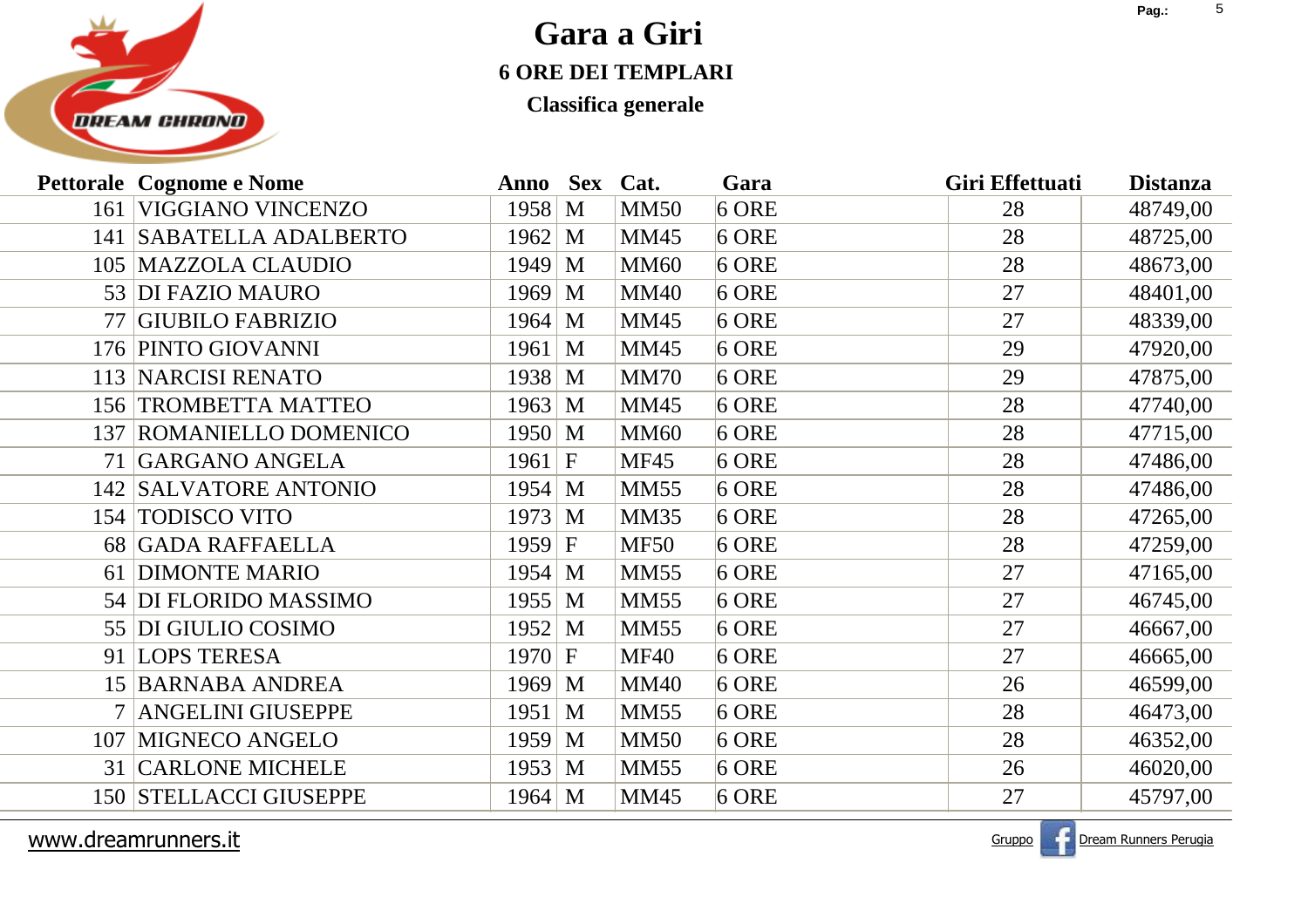

**Classifica generale**

| 6 ANDRIOLA NICOLANGELO<br>$6$ ORE<br>1951<br>M<br><b>MM55</b><br>45671,00<br>27<br>127 PONZIO GUIDO VINCENZO<br>$1953 \, M$<br>$6$ ORE<br>27<br><b>MM55</b><br>45506,00<br><b>30 CARIGNANI VITO</b><br>$1943 \, M$<br><b>MM65</b><br>$6$ ORE<br>27<br>45506,00<br>3 ACETO GIUSEPPE<br>$6$ ORE<br>$1948 \, M$<br><b>MM60</b><br>27<br>45389,00<br>121 PIETRAPERTOSA GIUSEPPE<br>$1965 \, M$<br><b>MM45</b><br>$6$ ORE<br>27<br>45370,00<br>$6$ ORE<br><b>165 ZANZARIELLO GIUSEPPE</b><br>$1954 \, M$<br><b>MM55</b><br>27<br>45279,00<br>132 RASO ANTONIO<br>$1952 \, M$<br><b>MM55</b><br>$6$ ORE<br>26<br>44894,00<br><b>VILLACORTA VERONICA</b><br>$1974 \, F$<br><b>MF35</b><br>$6$ ORE<br>44779,00<br>26<br>162<br>74 GENTILE MAURO<br><b>MM45</b><br>$6$ ORE<br>$1963 \, M$<br>44670,00<br>26<br>103 RUSSO FELICE<br>$6$ ORE<br>23<br>$1945 \, M$<br><b>MM65</b><br>44175,00<br><b>38 COLACICCHI ORLANDO</b><br>$1963 \, M$<br>$6$ ORE<br>25<br><b>MM45</b><br>44174,00<br><b>VECCHI GRAZIA</b><br><b>MF45</b><br>$6$ ORE<br>$1962 \mid F$<br>25<br>44083,00<br>159<br>116 PANETTIERI ALBERTO<br><b>MM55</b><br>$6$ ORE<br>25<br>$1954 \, M$<br>44071,00<br><b>18 BERNABEI NADIA</b><br><b>MF45</b><br>$6$ ORE<br>27<br>$1964 \, F$<br>43911,00<br><b>SIGHEL CRISTIAN</b><br>$1978$ M<br>$6$ ORE<br>24<br>43743,00<br>147<br>AM<br>5 ANCORA VITO PIERO<br>$1953 \, M$<br><b>MM55</b><br>$6$ ORE<br>26<br>43609,00<br>8 ANTONICELLI CARMELA<br>AF<br>$1980 \, \text{F}$<br>$6$ ORE<br>43460,00<br>26<br>153 TERRANEGRA PASQUALE<br>$1976 \, M$<br>$6$ ORE<br>24<br>AM<br>43425,00<br>136 RIZZITELLI MICHELE<br>$1946 \, M$<br><b>MM60</b><br>$6$ ORE<br>25<br>43128,00<br>FORMICA STEFANO<br>1958 M<br><b>MM50</b><br>$6$ ORE<br>42970,00<br>25<br>65<br>58 DI MASSIMO FABRIZIO<br>$6$ ORE<br>$1973 \, M$<br><b>MM35</b><br>25<br>42959,00<br><b>TROTOLO VINCENZO</b><br>1952 M<br><b>MM55</b><br>$6$ ORE<br>25<br>42763,00<br>157 | <b>Pettorale Cognome e Nome</b> | Anno Sex Cat. |  | Gara | Giri Effettuati | <b>Distanza</b> |
|----------------------------------------------------------------------------------------------------------------------------------------------------------------------------------------------------------------------------------------------------------------------------------------------------------------------------------------------------------------------------------------------------------------------------------------------------------------------------------------------------------------------------------------------------------------------------------------------------------------------------------------------------------------------------------------------------------------------------------------------------------------------------------------------------------------------------------------------------------------------------------------------------------------------------------------------------------------------------------------------------------------------------------------------------------------------------------------------------------------------------------------------------------------------------------------------------------------------------------------------------------------------------------------------------------------------------------------------------------------------------------------------------------------------------------------------------------------------------------------------------------------------------------------------------------------------------------------------------------------------------------------------------------------------------------------------------------------------------------------------------------------------------------------------------------------------------------------------------------------------------------------------------------------------------------------|---------------------------------|---------------|--|------|-----------------|-----------------|
|                                                                                                                                                                                                                                                                                                                                                                                                                                                                                                                                                                                                                                                                                                                                                                                                                                                                                                                                                                                                                                                                                                                                                                                                                                                                                                                                                                                                                                                                                                                                                                                                                                                                                                                                                                                                                                                                                                                                        |                                 |               |  |      |                 |                 |
|                                                                                                                                                                                                                                                                                                                                                                                                                                                                                                                                                                                                                                                                                                                                                                                                                                                                                                                                                                                                                                                                                                                                                                                                                                                                                                                                                                                                                                                                                                                                                                                                                                                                                                                                                                                                                                                                                                                                        |                                 |               |  |      |                 |                 |
|                                                                                                                                                                                                                                                                                                                                                                                                                                                                                                                                                                                                                                                                                                                                                                                                                                                                                                                                                                                                                                                                                                                                                                                                                                                                                                                                                                                                                                                                                                                                                                                                                                                                                                                                                                                                                                                                                                                                        |                                 |               |  |      |                 |                 |
|                                                                                                                                                                                                                                                                                                                                                                                                                                                                                                                                                                                                                                                                                                                                                                                                                                                                                                                                                                                                                                                                                                                                                                                                                                                                                                                                                                                                                                                                                                                                                                                                                                                                                                                                                                                                                                                                                                                                        |                                 |               |  |      |                 |                 |
|                                                                                                                                                                                                                                                                                                                                                                                                                                                                                                                                                                                                                                                                                                                                                                                                                                                                                                                                                                                                                                                                                                                                                                                                                                                                                                                                                                                                                                                                                                                                                                                                                                                                                                                                                                                                                                                                                                                                        |                                 |               |  |      |                 |                 |
|                                                                                                                                                                                                                                                                                                                                                                                                                                                                                                                                                                                                                                                                                                                                                                                                                                                                                                                                                                                                                                                                                                                                                                                                                                                                                                                                                                                                                                                                                                                                                                                                                                                                                                                                                                                                                                                                                                                                        |                                 |               |  |      |                 |                 |
|                                                                                                                                                                                                                                                                                                                                                                                                                                                                                                                                                                                                                                                                                                                                                                                                                                                                                                                                                                                                                                                                                                                                                                                                                                                                                                                                                                                                                                                                                                                                                                                                                                                                                                                                                                                                                                                                                                                                        |                                 |               |  |      |                 |                 |
|                                                                                                                                                                                                                                                                                                                                                                                                                                                                                                                                                                                                                                                                                                                                                                                                                                                                                                                                                                                                                                                                                                                                                                                                                                                                                                                                                                                                                                                                                                                                                                                                                                                                                                                                                                                                                                                                                                                                        |                                 |               |  |      |                 |                 |
|                                                                                                                                                                                                                                                                                                                                                                                                                                                                                                                                                                                                                                                                                                                                                                                                                                                                                                                                                                                                                                                                                                                                                                                                                                                                                                                                                                                                                                                                                                                                                                                                                                                                                                                                                                                                                                                                                                                                        |                                 |               |  |      |                 |                 |
|                                                                                                                                                                                                                                                                                                                                                                                                                                                                                                                                                                                                                                                                                                                                                                                                                                                                                                                                                                                                                                                                                                                                                                                                                                                                                                                                                                                                                                                                                                                                                                                                                                                                                                                                                                                                                                                                                                                                        |                                 |               |  |      |                 |                 |
|                                                                                                                                                                                                                                                                                                                                                                                                                                                                                                                                                                                                                                                                                                                                                                                                                                                                                                                                                                                                                                                                                                                                                                                                                                                                                                                                                                                                                                                                                                                                                                                                                                                                                                                                                                                                                                                                                                                                        |                                 |               |  |      |                 |                 |
|                                                                                                                                                                                                                                                                                                                                                                                                                                                                                                                                                                                                                                                                                                                                                                                                                                                                                                                                                                                                                                                                                                                                                                                                                                                                                                                                                                                                                                                                                                                                                                                                                                                                                                                                                                                                                                                                                                                                        |                                 |               |  |      |                 |                 |
|                                                                                                                                                                                                                                                                                                                                                                                                                                                                                                                                                                                                                                                                                                                                                                                                                                                                                                                                                                                                                                                                                                                                                                                                                                                                                                                                                                                                                                                                                                                                                                                                                                                                                                                                                                                                                                                                                                                                        |                                 |               |  |      |                 |                 |
|                                                                                                                                                                                                                                                                                                                                                                                                                                                                                                                                                                                                                                                                                                                                                                                                                                                                                                                                                                                                                                                                                                                                                                                                                                                                                                                                                                                                                                                                                                                                                                                                                                                                                                                                                                                                                                                                                                                                        |                                 |               |  |      |                 |                 |
|                                                                                                                                                                                                                                                                                                                                                                                                                                                                                                                                                                                                                                                                                                                                                                                                                                                                                                                                                                                                                                                                                                                                                                                                                                                                                                                                                                                                                                                                                                                                                                                                                                                                                                                                                                                                                                                                                                                                        |                                 |               |  |      |                 |                 |
|                                                                                                                                                                                                                                                                                                                                                                                                                                                                                                                                                                                                                                                                                                                                                                                                                                                                                                                                                                                                                                                                                                                                                                                                                                                                                                                                                                                                                                                                                                                                                                                                                                                                                                                                                                                                                                                                                                                                        |                                 |               |  |      |                 |                 |
|                                                                                                                                                                                                                                                                                                                                                                                                                                                                                                                                                                                                                                                                                                                                                                                                                                                                                                                                                                                                                                                                                                                                                                                                                                                                                                                                                                                                                                                                                                                                                                                                                                                                                                                                                                                                                                                                                                                                        |                                 |               |  |      |                 |                 |
|                                                                                                                                                                                                                                                                                                                                                                                                                                                                                                                                                                                                                                                                                                                                                                                                                                                                                                                                                                                                                                                                                                                                                                                                                                                                                                                                                                                                                                                                                                                                                                                                                                                                                                                                                                                                                                                                                                                                        |                                 |               |  |      |                 |                 |
|                                                                                                                                                                                                                                                                                                                                                                                                                                                                                                                                                                                                                                                                                                                                                                                                                                                                                                                                                                                                                                                                                                                                                                                                                                                                                                                                                                                                                                                                                                                                                                                                                                                                                                                                                                                                                                                                                                                                        |                                 |               |  |      |                 |                 |
|                                                                                                                                                                                                                                                                                                                                                                                                                                                                                                                                                                                                                                                                                                                                                                                                                                                                                                                                                                                                                                                                                                                                                                                                                                                                                                                                                                                                                                                                                                                                                                                                                                                                                                                                                                                                                                                                                                                                        |                                 |               |  |      |                 |                 |
|                                                                                                                                                                                                                                                                                                                                                                                                                                                                                                                                                                                                                                                                                                                                                                                                                                                                                                                                                                                                                                                                                                                                                                                                                                                                                                                                                                                                                                                                                                                                                                                                                                                                                                                                                                                                                                                                                                                                        |                                 |               |  |      |                 |                 |
|                                                                                                                                                                                                                                                                                                                                                                                                                                                                                                                                                                                                                                                                                                                                                                                                                                                                                                                                                                                                                                                                                                                                                                                                                                                                                                                                                                                                                                                                                                                                                                                                                                                                                                                                                                                                                                                                                                                                        |                                 |               |  |      |                 |                 |

www.dreamrunners.it

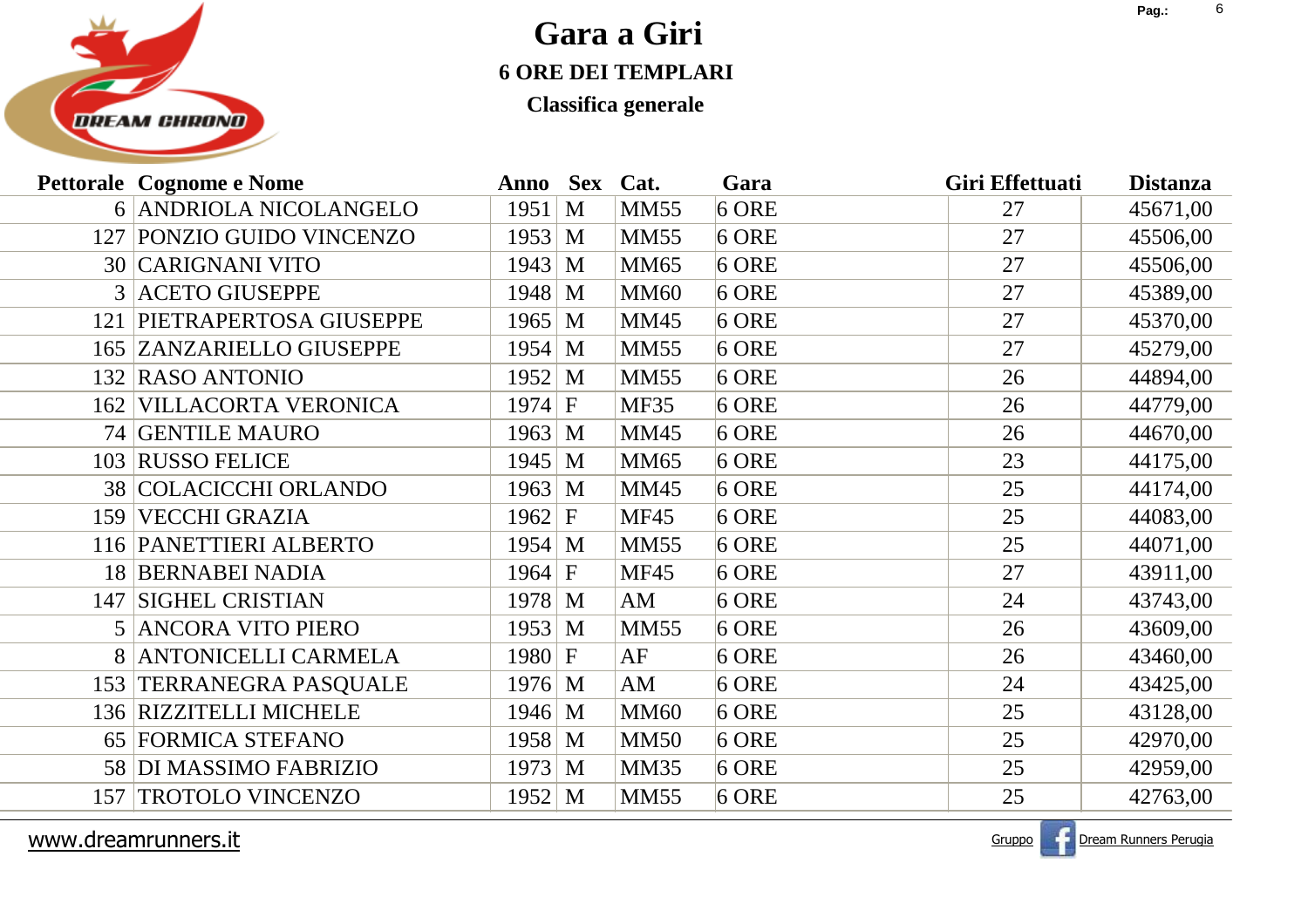

**Classifica generale**

|     | <b>Pettorale Cognome e Nome</b> | Anno Sex           |   | Cat.        | Gara    | Giri Effettuati | <b>Distanza</b> |
|-----|---------------------------------|--------------------|---|-------------|---------|-----------------|-----------------|
|     | 41 CROCE' FRANCESCO             | 1965 M             |   | <b>MM45</b> | $6$ ORE | 25              | 42697,00        |
|     | 112 NAPOLETANO TEODORO          | $1964 \, M$        |   | <b>MM45</b> | $6$ ORE | 25              | 42695,00        |
|     | 17 SCIOTA CARMELA               | 1983 F             |   | AF          | $6$ ORE | 25              | 42675,00        |
|     | 90 LOMUSCIO ELIGIO              | $1945 \, M$        |   | <b>MM65</b> | $6$ ORE | 24              | 42272,00        |
|     | 87 LEONELLI NICO                | $1969 \, M$        |   | <b>MM40</b> | $6$ ORE | 22              | 42195,00        |
|     | 10 ANTONUZZI PIERO              | $1954 \, M$        |   | <b>MM55</b> | $6$ ORE | 22              | 42195,00        |
|     | 174 IURINO VINCENZO             | 1957 M             |   | <b>MM50</b> | $6$ ORE | 22              | 42195,00        |
|     | <b>35 CIRANNA GIUSEPPE</b>      | $1960 \, \text{M}$ |   | <b>MM50</b> | $6$ ORE | 22              | 42195,00        |
|     | 129 PORCELLI VITO               | 1962               | M | <b>MM45</b> | $6$ ORE | 22              | 42195,00        |
|     | 92 LOSPINOSO FEDERICO           | $1967 \, M$        |   | <b>MM40</b> | $6$ ORE | 26              | 42172,00        |
|     | 59 DI NELLA ANNA                | 1963 F             |   | <b>MF45</b> | $6$ ORE | 24              | 42083,00        |
|     | 48 DE SANTIS PIETRO             | $1955 \, M$        |   | <b>MM55</b> | $6$ ORE | 24              | 42083,00        |
|     | 115 PAGANO MAURO                | $1972 \,   M$      |   | <b>MM35</b> | $6$ ORE | 24              | 42063,00        |
|     | <b>120 PERRONE VINCENZO</b>     | $1964 \, M$        |   | <b>MM45</b> | $6$ ORE | 24              | 42060,00        |
|     | 148 SIMONE ANNA MARIA           | $1977 \, \text{F}$ |   | AF          | $6$ ORE | 26              | 41940,00        |
|     | 82 IORIATTI ROMINA              | 1985 F             |   | AF          | $6$ ORE | 23              | 41763,00        |
|     | 50 DEL GIUDICE LUIGI            | $1962 \, M$        |   | <b>MM45</b> | $6$ ORE | 23              | 41467,00        |
|     | 140 RONDINARA MASSIMO           | $1960 \, \text{M}$ |   | <b>MM50</b> | $6$ ORE | 25              | 41455,00        |
|     | 76 GIORGIO STEFANO              | 1947 M             |   | <b>MM60</b> | $6$ ORE | 23              | 41445,00        |
|     | 125 PITOIA PIETRO               | $1971 \, M$        |   | <b>MM40</b> | $6$ ORE | 25              | 41425,00        |
| 111 | MORELLI MASSIMILIANO            | 1967 M             |   | <b>MM40</b> | $6$ ORE | 25              | 41340,00        |
|     | 104   MATERAZZI MARCO           | 1962 M             |   | <b>MM45</b> | $6$ ORE | 24              | 40805,00        |
|     |                                 |                    |   |             |         |                 |                 |

www.dreamrunners.it



<u>t</u> de la communista de la communista de la communista de la communista de la communista de la communista de la communista de la communista de la communista de la communista de la communista de la communista de la communis